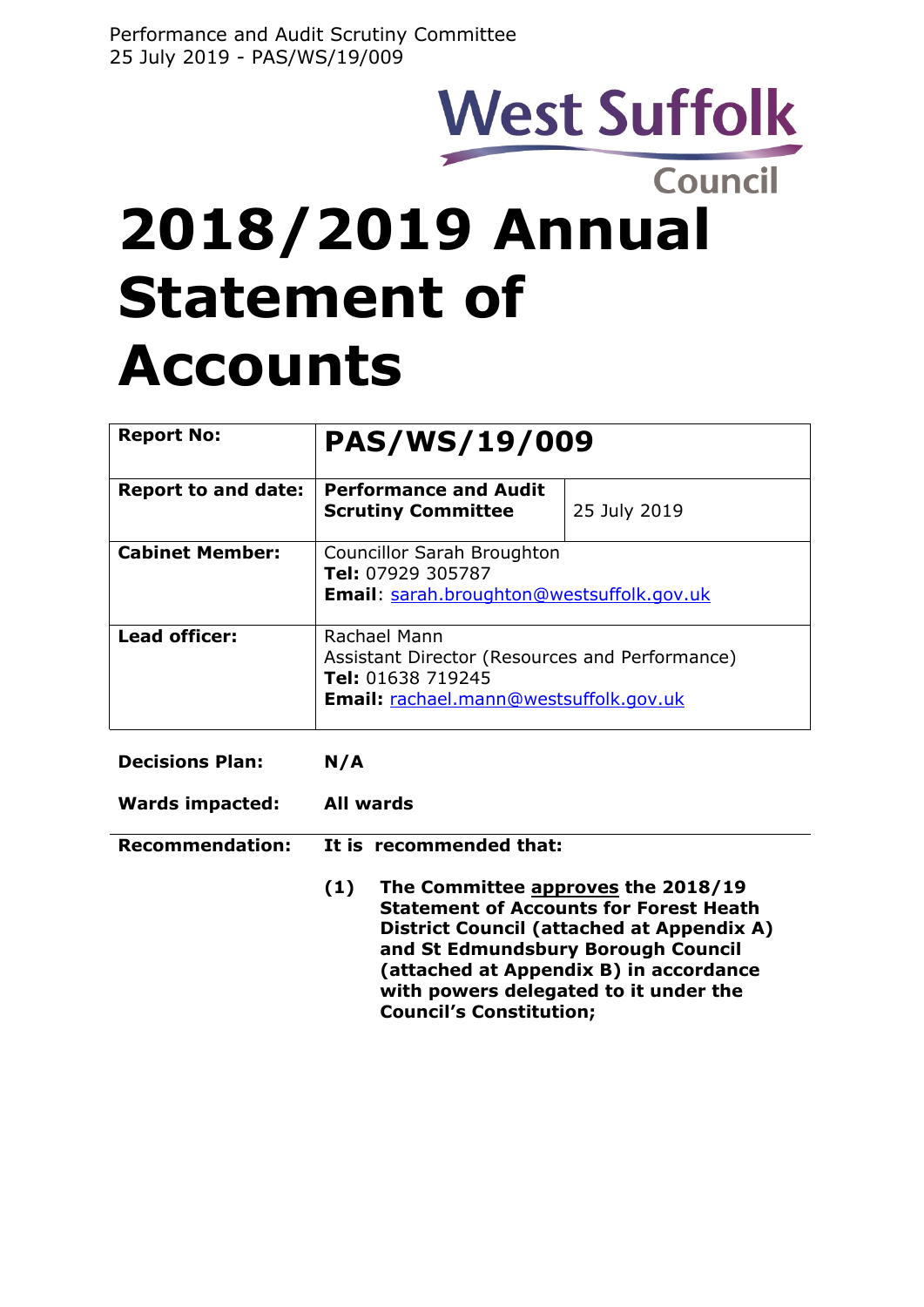- **Continued: (2) The Chair of the Committee signs the certification of both of the 2018/2019 Statement of Accounts on behalf of the Committee; and**
	- **(3) The Chief Financial Officer, in consultation with the Portfolio Holder for Resources and Performance, be given delegated authority to make any presentational and nonmaterial changes that may be required up to the date of publication.**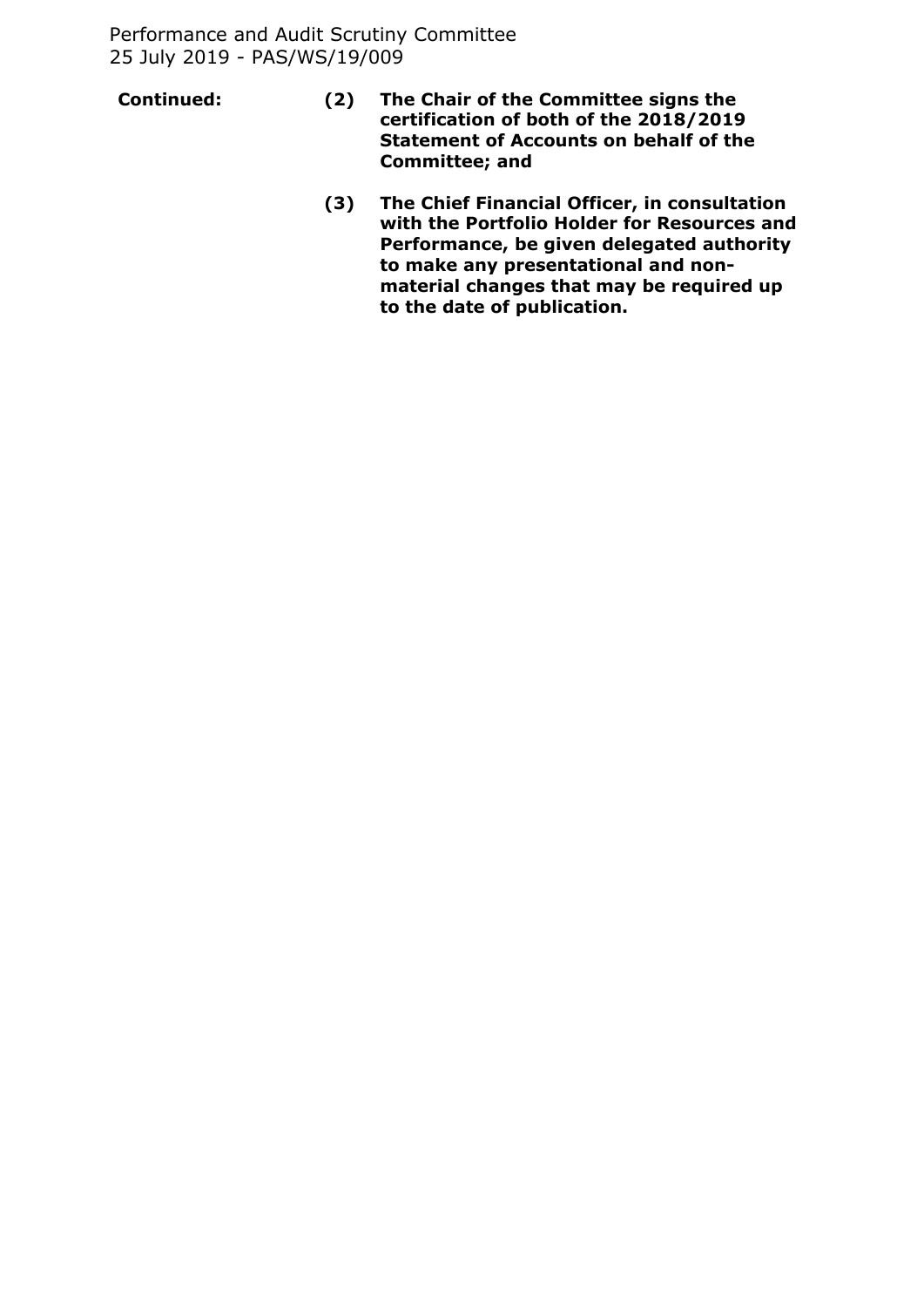# **1. Background / Context**

- 1.1 Statutory requirements for the reporting and approval of the Council's annual financial statements are set out in the Accounts and Audit Regulations 2015. The regulations require the Council to submit draft accounts to its external auditors, currently Ernst and Young (EY) by 31 May each year, with member scrutiny and approval of the accounts required once the audit has been concluded (by 31 July each year).
- 1.2 The outcomes of EY's review of the accounts are provided in the Annual Results Reports, which are included on this Committee's agenda. The attached accounts (**Appendix A** and **Appendix B**) have been amended (as appropriate) to take on board issues raised by the audit process up to the date of distribution.
- 1.3 These are the final statutory annual accounts of the West Suffolk Council predecessor authorities of Forest Heath District Council and St Edmundsbury Borough Council. They have been prepared in accordance with International Financial Reporting Standards (IFRS) and the Chartered Institute of Public Finance and Accountancy's Code of Practice on Local Authority Accounting in the United Kingdom (the Code) which is updated annually to reflect statutory and regulatory changes to accounting policies.

# **2. Financial Highlights – 2018/2019**

- 2.1 A full commentary on the financial performance of the councils can be found in the Narrative Reports on pages 2 to 9 of the Statement of Accounts, key aspects of which are highlighted below:
- 2.2 **Revenue Expenditure** The revenue outturn position at 31 March 2019 was an **underspend** for both councils: **£157,000 for Forest Heath** and **£10,000 for St Edmundsbury**. Details of major variances can be seen in the report reference PAS/WS/19/001, entitled '2018/2019 Performance Report – Year End Outturn' considered by this committee on 30 May 2019. These underspends were transferred to the Invest to Save Reserve in order to fund future efficiencies and initiatives. At the end of the year, the general fund reserves balances remained unchanged: £2m for Forest Heath and £3m for St Edmundsbury. The outturn underspends and the closing general fund balances are reflected in the Expenditure and Funding Analysis disclosures within the attached Statement of Accounts (**page 12**).
- 2.3 **Capital Expenditure** Actual capital programme spend for the year was: **£6.2m for Forest Heath** which included expenditure on both Mildenhall Hub and West Suffolk Operational Hub; and **£17.5m for St Edmundsbury** which included investment in the commercial asset portfolio and expenditure on West Suffolk Operational Hub. Details of the major variances on the capital programme can also be seen in report PAS/WS/19/001.
- 2.4 **Usable Reserves** An integral part of the Council's financial strategy is to ensure that usable reserves are maintained at a healthy level. Usable reserves are split into two main categories: revenue reserves (the General Fund and Earmarked reserves) and unallocated capital reserves (the Capital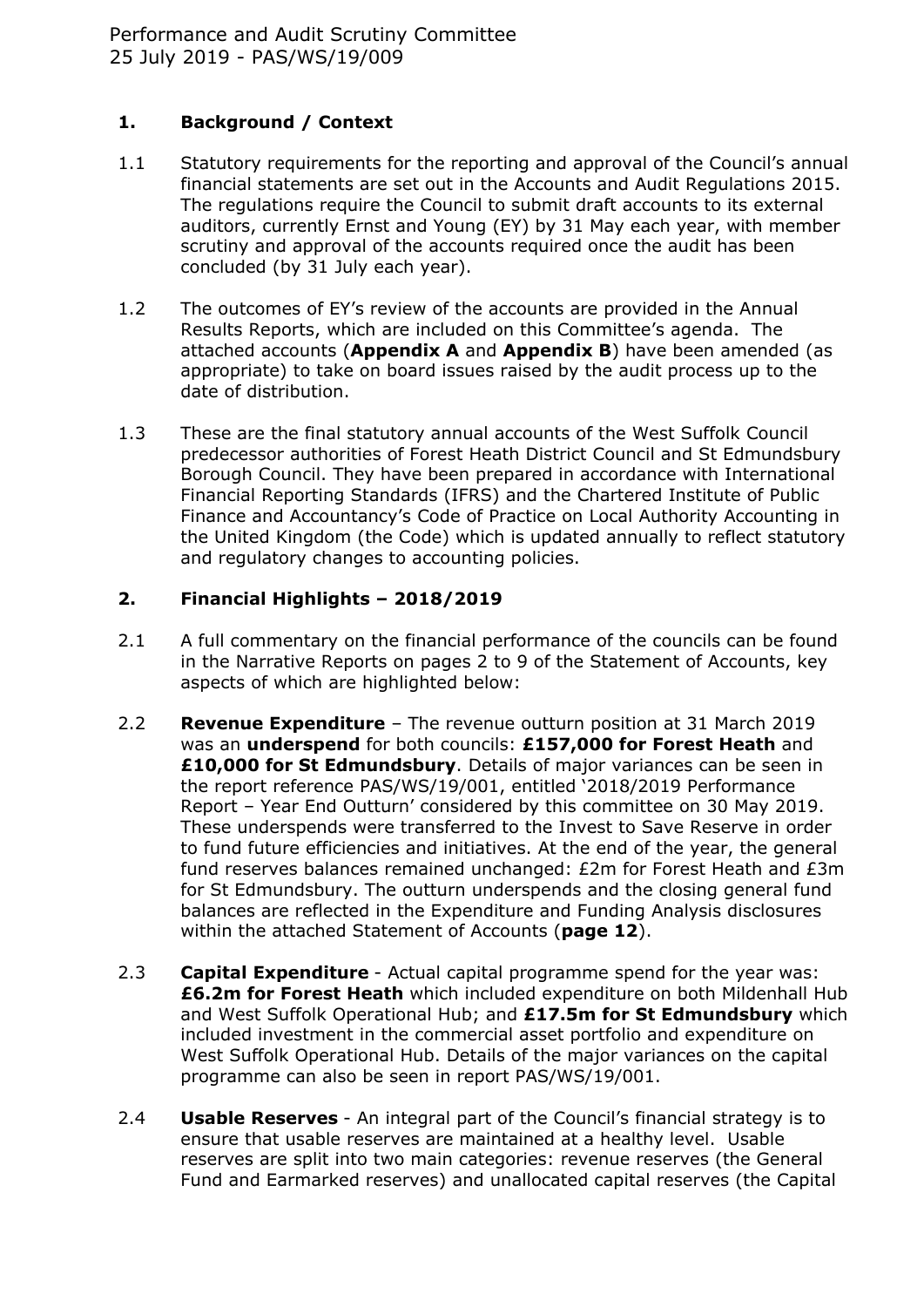Receipts Reserve and Capital Grants Unapplied Reserve). During 2018/19 the total value of the councils' usable reserves changed slightly: for **Forest Heath**, from £17.2m (at 1 April 2018) to **£19.8m** (at 31 March 2019), a net increase of £2.6m; and for **St Edmundsbury**, from £33.7m (at 1 April 2018) to **£32.5m** (at 31 March 2019), a net decrease of £1.2m. Further details regarding the movement on reserves during the year are provided on **page** 14 of the Statement of Accounts.

2.5 **Pension Fund** - The Local Government Pension Scheme is a national statutory scheme which, for Suffolk authorities, is administered by Suffolk County Council. Annual scheme valuations based on International Accounting Standards (IAS 19) are undertaken for the purpose of the councils' annual financial statements. As at 31 March 2019, the councils' IAS19 pension valuations disclosed an overall fund **deficit** of: **£21.6m for Forest Heath** compared to £16.8m at 31 March 2018; and **£51.9m for St Edmundsbury** compared to £44.3m at 31 March 2018. The increase in deficits is primarily due to the financial assumptions at 31 March 2019 being less favourable than at the beginning of the year. It must be emphasised that this change in the Pension Fund's reported IAS19 deficit position has no immediate impact on the Council's General Fund or council tax payers, as the contribution rates to the Suffolk County Council pension fund are determined by a separate triennial actuarial review and not the IAS19 valuations. Further details regarding the councils' pension fund performance are provided on **page 5** of the Statement of Accounts.

# **3. Annual Governance Statement**

3.1 The Council has responsibility for conducting, at least annually, a review of the effectiveness of its governance framework including the system of internal control. This review is undertaken in line with the CIPFA/SOLACE *'Delivering Good Governance in Local Government Framework'* guidance. The outcome of this review forms the basis of the Annual Governance Statement (AGS) which was considered by this committee on 31 January 2019 (PAS/FH/19/001 and PAS/SE/19/001). The AGS does not form part of the Statement of Accounts (and is not covered by the Chief Finance Officer's certification or the audit report) but will be included alongside them in the final published accounts.

# **4. Payments to Councillors**

- 4.1 Note 27 in the Statement of Accounts (Member's Allowances) provides summary total figures for Councillor allowances and expenses.
- 4.2 A more detailed analysis of these allowances, broken down by Members, is published online in accordance with the statutory responsibility to disclose this information as part of the local government transparency agenda. A link to the website location is provided below:

# **[Councillors](https://www.westsuffolk.gov.uk/council/finance_and_statistics/councillorsallowances.cfm?aud=council) allowances**